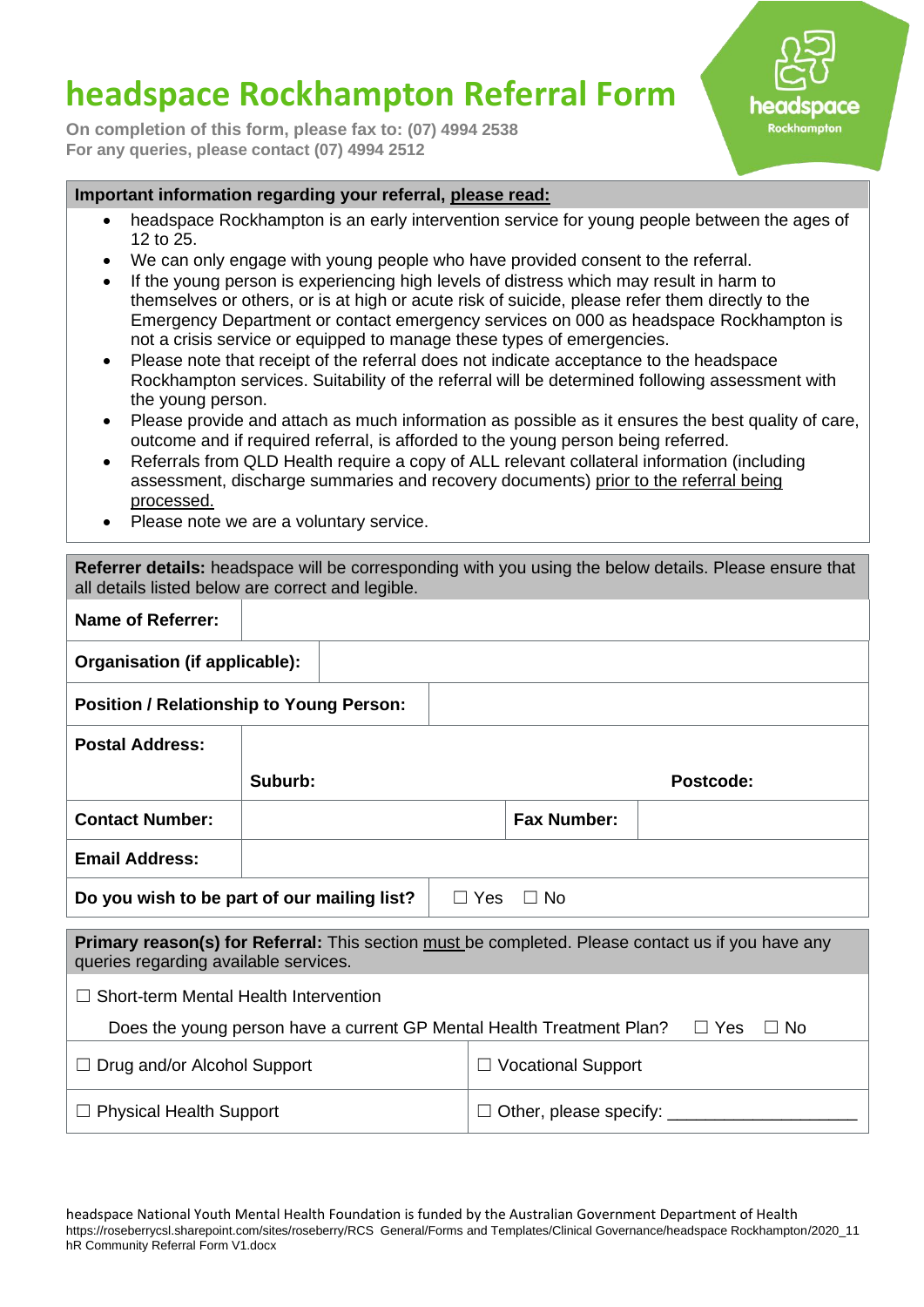## **headspace** Rockhampton Referral Form

| <b>Young Person's details:</b>                                                                     |                                                                                              |                                                                           |                                                     |                                                                                                     |      |                        |  |            |           |  |  |
|----------------------------------------------------------------------------------------------------|----------------------------------------------------------------------------------------------|---------------------------------------------------------------------------|-----------------------------------------------------|-----------------------------------------------------------------------------------------------------|------|------------------------|--|------------|-----------|--|--|
| Name:                                                                                              |                                                                                              |                                                                           |                                                     |                                                                                                     |      |                        |  |            |           |  |  |
| Date of Birth:                                                                                     |                                                                                              |                                                                           |                                                     |                                                                                                     | Age: |                        |  | Gender:    |           |  |  |
| <b>Address:</b>                                                                                    |                                                                                              |                                                                           |                                                     |                                                                                                     |      |                        |  |            |           |  |  |
|                                                                                                    |                                                                                              | Suburb:                                                                   |                                                     |                                                                                                     |      |                        |  |            | Postcode: |  |  |
| <b>Contact Number:</b>                                                                             |                                                                                              |                                                                           | Safe to leave a message?<br>$\Box$ Yes<br>$\Box$ No |                                                                                                     |      |                        |  |            |           |  |  |
|                                                                                                    |                                                                                              | <b>Interpreter Required?</b><br>$\Box$ No<br>$\Box$ Yes, Language: $\_\_$ |                                                     |                                                                                                     |      |                        |  |            |           |  |  |
| <b>Assistance with Reading or Writing?</b><br>$\Box$ Yes $\Box$ No                                 |                                                                                              |                                                                           |                                                     |                                                                                                     |      |                        |  |            |           |  |  |
|                                                                                                    |                                                                                              |                                                                           |                                                     | Parent/Guardian: This section is only required for young people under 18 years of age. For this age |      |                        |  |            |           |  |  |
| Name:                                                                                              | group, headspace Rockhampton suggests ensuring parent/guardian(s) are aware of the referral. |                                                                           |                                                     |                                                                                                     |      |                        |  |            |           |  |  |
| <b>Relationship:</b>                                                                               |                                                                                              |                                                                           |                                                     |                                                                                                     |      | <b>Contact Number:</b> |  |            |           |  |  |
| $\Box$ No<br>$\Box$ Yes<br>Are parent/guardian(s) aware of this referral?                          |                                                                                              |                                                                           |                                                     |                                                                                                     |      |                        |  |            |           |  |  |
|                                                                                                    |                                                                                              |                                                                           |                                                     | Do we have consent to speak with the carer identified?                                              |      |                        |  | $\Box$ Yes | $\Box$ No |  |  |
| <b>Presenting Issues:</b>                                                                          |                                                                                              |                                                                           |                                                     |                                                                                                     |      |                        |  |            |           |  |  |
| <b>Current presenting issues</b> (please include duration, age of onset, and relevant pre-existing |                                                                                              |                                                                           |                                                     |                                                                                                     |      |                        |  |            |           |  |  |
| diagnoses):                                                                                        |                                                                                              |                                                                           |                                                     |                                                                                                     |      |                        |  |            |           |  |  |
|                                                                                                    |                                                                                              |                                                                           |                                                     |                                                                                                     |      |                        |  |            |           |  |  |
|                                                                                                    |                                                                                              |                                                                           |                                                     |                                                                                                     |      |                        |  |            |           |  |  |
|                                                                                                    |                                                                                              |                                                                           |                                                     |                                                                                                     |      |                        |  |            |           |  |  |
|                                                                                                    |                                                                                              |                                                                           |                                                     |                                                                                                     |      |                        |  |            |           |  |  |
|                                                                                                    |                                                                                              |                                                                           |                                                     |                                                                                                     |      |                        |  |            |           |  |  |
|                                                                                                    |                                                                                              |                                                                           |                                                     |                                                                                                     |      |                        |  |            |           |  |  |
| Impact of problem on functioning: (e.g. relationships, school, home, work)                         |                                                                                              |                                                                           |                                                     |                                                                                                     |      |                        |  |            |           |  |  |
|                                                                                                    |                                                                                              |                                                                           |                                                     |                                                                                                     |      |                        |  |            |           |  |  |
|                                                                                                    |                                                                                              |                                                                           |                                                     |                                                                                                     |      |                        |  |            |           |  |  |
| Please indicate if there is any known family history of mental health conditions:                  |                                                                                              |                                                                           |                                                     |                                                                                                     |      |                        |  |            |           |  |  |
|                                                                                                    |                                                                                              |                                                                           |                                                     |                                                                                                     |      |                        |  |            |           |  |  |
|                                                                                                    |                                                                                              |                                                                           |                                                     |                                                                                                     |      |                        |  |            |           |  |  |
|                                                                                                    |                                                                                              |                                                                           |                                                     |                                                                                                     |      |                        |  |            |           |  |  |
|                                                                                                    |                                                                                              |                                                                           |                                                     |                                                                                                     |      |                        |  |            |           |  |  |

**headspace** National Youth Mental Health Foundation is funded by the Australian Government Department of Health https://roseberrycsl.sharepoint.com/sites/roseberry/RCS General/Forms and Templates/Clinical Governance/headspace Rockhampton/2020\_11 hR Community Referral Form V1.docx **Page 2**